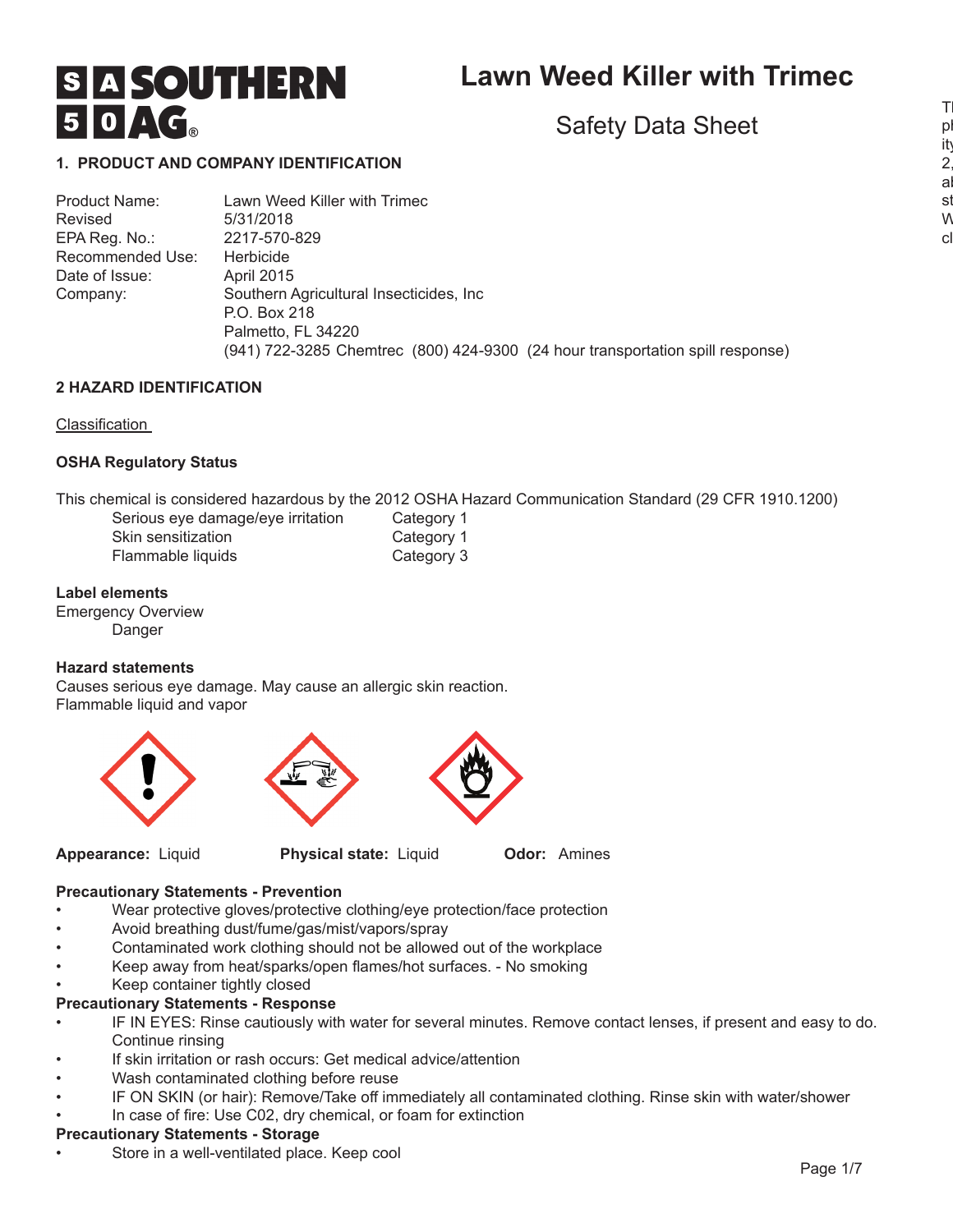# **Precautionary Statements - Disposal**

• Dispose of contents/container to an approved waste disposal plant

# **Hazards not otherwise classified (HNOC)**

Have the product label with you when calling a poison control center or doctor or going in for treatment.

The low flash point of this product is due to a minor component in the mixture. Based on independent laboratory testing of similar products, this product would not sustain combustion as specified in DOT Regulation 49 CFR 173 Appendix H; however OSHA HCS 2012 flammable classifications are solely based on tested mixture flash points and boiling points.

# **3. COMPOSITION/INFORMATION ON INGREDIENTS**

| <b>Chemical Name</b>      | <b>CAS No.</b> | Weight %                                                                                |
|---------------------------|----------------|-----------------------------------------------------------------------------------------|
| MCPP DMA 'Salt            | 66423~09-4     | 53                                                                                      |
| 2,4-D, dimethyiamine salt | 2008-39-1      | 3.05                                                                                    |
| Dimethylamine dicamba     | 2300-66-5      | 1.29                                                                                    |
|                           |                | *The exact percentage concentration) of composition has been withheld as a trade secret |

# **4. FIRST AID MEASURES**

#### **First aid measures**

- **General advice** In case of accident or unwellness, seek medical advice immediately (show directions for use or safety data sheet if possible).
- **Eye contact** Rinse immediately with plenty of water, also under the eyelids, for at least 15 minutes. If symptoms persist, call a physician.
- **Skin contact** Wash off immediately with plenty of water. Wash off immediately with soap and plenty of water. If skin irritation persists, call a physician.
- **Inhalation Remove to fresh air. If symptoms persist, call a physician.**
- **Ingestion Do NOT** induce vomiting. Clean mouth with water and drink afterwards plenty of water. Never give anything by mouth to an unconscious person. Call a physician.

# **Most important symptoms and effects, both acute and delayed**

**Symptoms** No information available.

# **Indication of any immediate medical attention and speclal treatment needed**

**Note to physicians** May cause sensitization of susceptible persons.

# **5. FIRE FIGHTING PROCEDURES**

#### **Suitable extinguishing media**

Use foam, Carbon dioxide (C02), Dry chemical, Water spray (fog).

# **Specific hazards arising from the chemical**

In the event of fire and/or explosion do not breathe fumes. May cause sensitization by inhalation and skin contact. Thermal decomposition can lead to release of irritating and toxic gases and vapors.

# **Explosion data**

| <b>Sensitivity to Mechanical Impact</b> | None. |
|-----------------------------------------|-------|
| <b>Sensitivity to Static Discharge</b>  | None. |

# **Protective equipment and precautions for firefighters**

As in any fire, wear self-contained breathing apparatus pressure-demand, MSHA/NIOSH (approved or equivalent) and full protective gear. Page 2/7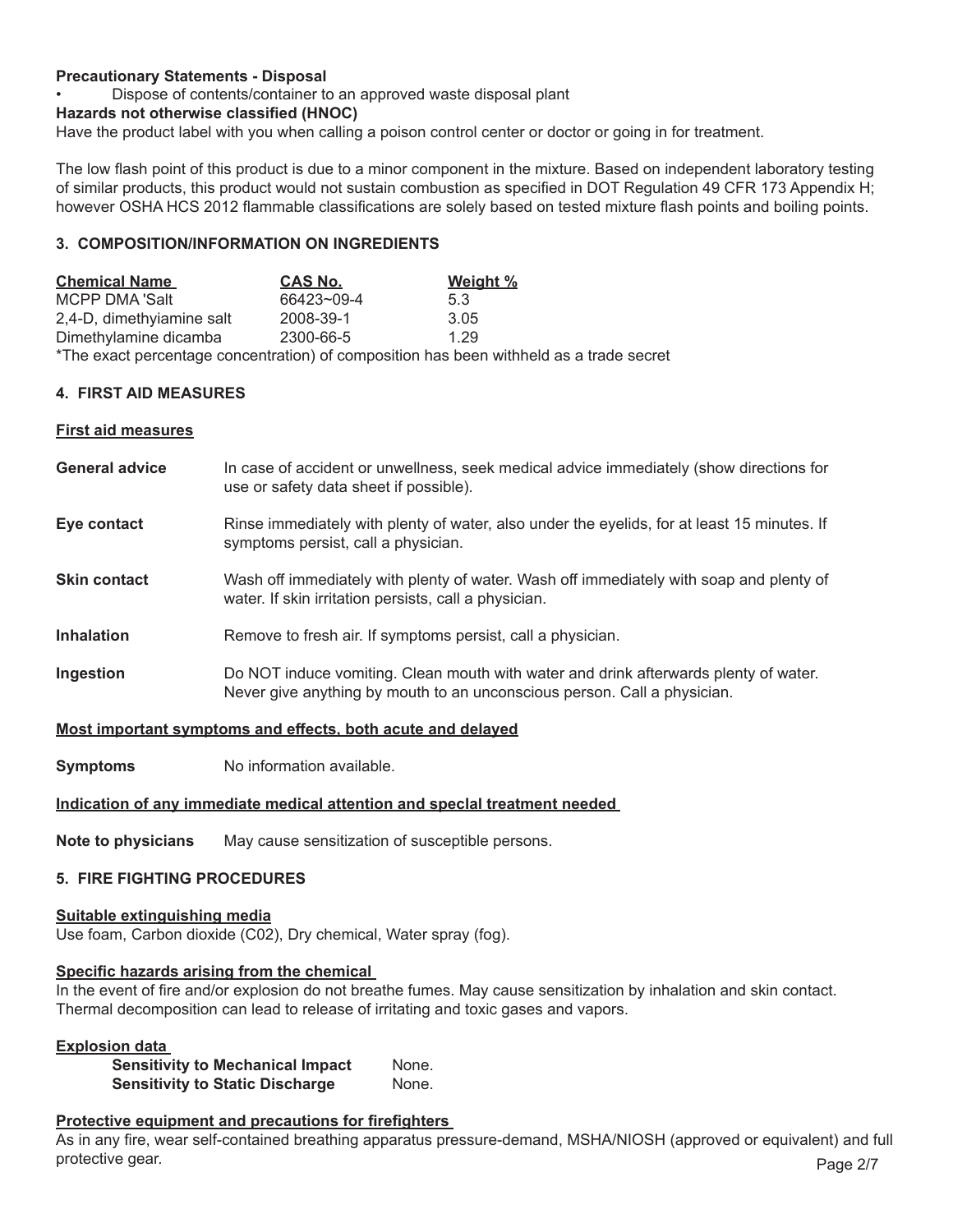# **6. ACCIDENTAL RELEASE MEASURES**

#### **Personal precautions, protective equipment and emergency procedures**

**Personal precautions** Evacuate personnel to safe areas. Ensure adequate ventilation, especially in confined areas. Use personal protective equipment as required.

#### **Environmental precautions**

**Environmental precautions** Prevent further leakage or spillage if safe to do so. Prevent product from entering drains. Do not flush into surface water or sanitary sewer system. See Section 12 for additional ecological information.

#### **Methods and materials for containment and cleaning up**

| <b>Methods for containment</b> | Prevent further leakage or spillage if safe to do so.                                     |
|--------------------------------|-------------------------------------------------------------------------------------------|
| Methods for cleaning up        | Pick up and transfer to properly labeled containers. Dam up. Soak up with inert absorbent |
|                                | material (e.g. sand, silica gel, acid binder, universal binder, sawdust).                 |

# **7. HANDLING AND STORAGE**

#### **Precautions for safe handling**

**Advice on safe handling** Ensure adequate ventilation, especially in confined areas. Take precautionary measures against static discharges.

#### **Conditions for safe storage, including any incompatibilities**

**Storage Conditions Keep in properly labeled containers. Keep containers tightly closed in a cool,** well-ventilated place.

**Incompatible materials** Acids.

#### **8. EXPOSURE CONTROLS/PERSONAL PROTECTION**

**Exposure Guidelines** This product, as supplied, does not contain any hazardous materials with occupational exposure limits established by the region specific regulatory bodies.

| <b>Chemical Name</b>     | <b>ACGIH TLV</b>                                           | <b>OSHA PEL</b> | <b>NIOSH IDLH</b>                                    |
|--------------------------|------------------------------------------------------------|-----------------|------------------------------------------------------|
| 2,4-D dimethylamine salt | TWA: 10 mg/m3 inhalable fraction TWA: 10 mg/m <sup>3</sup> |                 | IDLH: 10 mg/m <sup>3</sup> TWA: 10 mg/m <sup>3</sup> |
| 2008-39-1                |                                                            |                 |                                                      |

#### **Appropriate engineering controls**

**Engineering Controls** Ensure adequate ventilation, especially in confined areas,

#### **Individual protection measures, such as personal protective equipment**

| <b>Eye/face protection</b>    | Tight sealing safety goggles.                                                                                                                                                                                                                                                                                                       |
|-------------------------------|-------------------------------------------------------------------------------------------------------------------------------------------------------------------------------------------------------------------------------------------------------------------------------------------------------------------------------------|
| Skin and body protection      | Wear protective gloves and protective clothing. Wear long-sleeved shirt, long<br>pants, socks and shoes.                                                                                                                                                                                                                            |
| <b>Respiratory protection</b> | If exposure limits are exceeded or irritation is experienced, NIOSH/MSHA<br>approved respiratory protection should be worn, Positive-pressure supplied air<br>respirators may be required for high airborne contaminant<br>concentrations, Respiratory protection must be provided in accordance<br>with current local regulations. |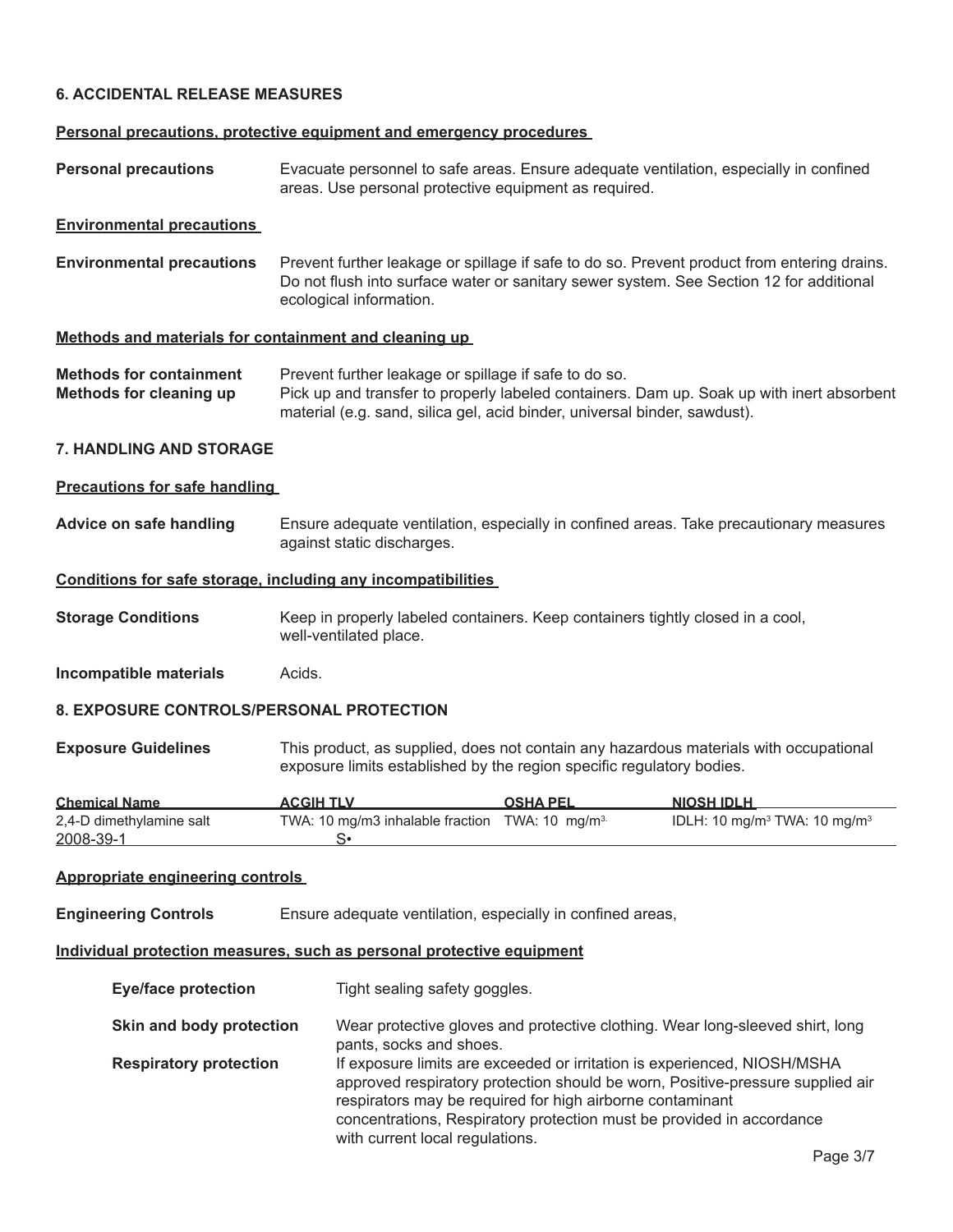**General Hygiene Considerations** When using do not eat, drink or smoke. Regular cleaning of equipment, work area and clothing is recommended.

# **9. PHYSICAL AND CHEMICAL PROPERTIES**

# **Information on basic physical and chemical properties**

| <b>Physical state</b>                                 | Liquid                                               |                               |                                                                             |
|-------------------------------------------------------|------------------------------------------------------|-------------------------------|-----------------------------------------------------------------------------|
| Appearance                                            | Liquid                                               | Odor                          | Amines                                                                      |
| Color                                                 | <b>Brown</b>                                         | Odor threshold                | No information available                                                    |
| Property<br>pH<br><b>Melting point/freezing point</b> | <b>Values</b><br>$7,5 - 8.5$<br>$<$ 35 $\circ$ F     |                               | <b>Remarks • Method</b>                                                     |
| <b>Boiling point I boiling range</b>                  | 100°C / 212°F                                        |                               |                                                                             |
| <b>Flash point</b>                                    | 50°C / 122° F                                        |                               | CC (closed cup)                                                             |
| <b>Evaporation rate</b>                               | No information available                             |                               |                                                                             |
| <b>Flammability (solid, gas)</b>                      | No information available                             |                               |                                                                             |
| <b>Flammability Limit in Air</b>                      |                                                      |                               |                                                                             |
| <b>Upper flammability limit:</b>                      | No information available                             |                               |                                                                             |
| Lower flammability limit:                             | No information available                             |                               |                                                                             |
| Vapor pressure                                        | No information available<br>No information available |                               |                                                                             |
| <b>Vapor density</b><br><b>Specific Gravity</b>       | 1.024                                                |                               |                                                                             |
| <b>Water solubility</b>                               | Soluble in water                                     |                               |                                                                             |
| Solubility In other solvents                          | No information available                             |                               |                                                                             |
| <b>Partition coefficient</b>                          | No information available                             |                               |                                                                             |
| <b>Autoignition temperature</b>                       | No information available                             |                               |                                                                             |
| <b>Decomposition temperature</b>                      | No information available                             |                               |                                                                             |
| <b>Oxidizing properties</b>                           | No information available                             |                               |                                                                             |
| <b>Other Information</b>                              |                                                      |                               |                                                                             |
| Density                                               | 8.53 pounds/gallon                                   |                               |                                                                             |
| <b>10. STABILITY AND REACTIVITY</b>                   |                                                      |                               |                                                                             |
| <b>Reactivity</b>                                     | No data available                                    |                               |                                                                             |
| <b>Chemical stability</b>                             | Stable.                                              |                               |                                                                             |
| <b>Possibility of Hazardous Reactions</b>             |                                                      | None under normal processing. |                                                                             |
| <b>Hazardous polymerization</b>                       | Will not occur.                                      |                               |                                                                             |
| <b>Conditions to avoid</b>                            | Keep from freezing.                                  |                               |                                                                             |
| <b>Incompatible materials</b>                         | Acids.                                               |                               |                                                                             |
| <b>Hazardous Decomposition Products</b>               | (C02). Nitrogen oxides (NOx).                        |                               | May emit toxic fumes under fire conditions. Carbon monoxide. Carbon dioxide |

# **11. TOXICOLOGICAL INFORMATION**

# **Information on likely routes of exposure**

**Product Information** No data available. Page 4/7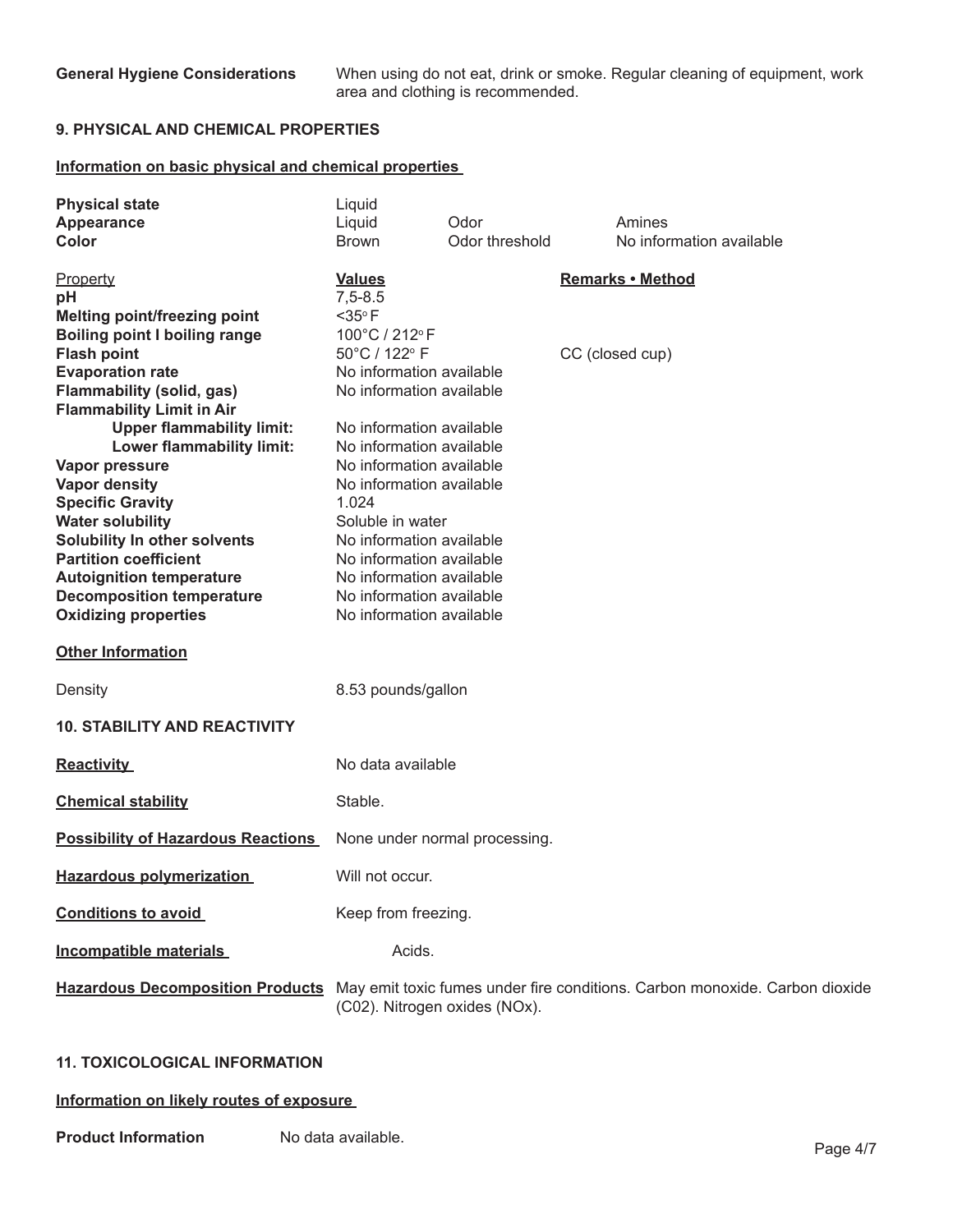| <b>Inhalation</b><br>Eye contact<br><b>Skin Contact</b><br>Ingestion     | No data available.<br>No data available.<br>No data available.<br>No data available.                                                                                                                                                                                                                                                                                                                                                                                                                                                                                                                               |                                               |                        |
|--------------------------------------------------------------------------|--------------------------------------------------------------------------------------------------------------------------------------------------------------------------------------------------------------------------------------------------------------------------------------------------------------------------------------------------------------------------------------------------------------------------------------------------------------------------------------------------------------------------------------------------------------------------------------------------------------------|-----------------------------------------------|------------------------|
| <b>Chemical Name</b><br>2,4-D dimethylamine salt<br>2008-39-1            | Oral LD50<br>$=625$ mg/kg (Rat)                                                                                                                                                                                                                                                                                                                                                                                                                                                                                                                                                                                    | <b>Dermal LD50</b><br>$=$ 2115 mg/kg (Rabbit) | <b>Inhalation LC50</b> |
| Dimethylamine dicamba                                                    | $=2629$ mg/kg (Rat)<br>==1267 mg/kg (Rat)                                                                                                                                                                                                                                                                                                                                                                                                                                                                                                                                                                          | >2 g/kg (Rabbit)                              |                        |
| Information on toxicological effects                                     |                                                                                                                                                                                                                                                                                                                                                                                                                                                                                                                                                                                                                    |                                               |                        |
| <b>Symptoms</b>                                                          | No information available.                                                                                                                                                                                                                                                                                                                                                                                                                                                                                                                                                                                          |                                               |                        |
|                                                                          | Delayed and immediate effects as well as chronic effects from short and long-term exposure                                                                                                                                                                                                                                                                                                                                                                                                                                                                                                                         |                                               |                        |
| <b>Sensitization</b><br><b>Germ cell mutagenicity</b><br>Carcinogenicity | No information available.<br>No information available.<br>The International Agency for Reasearch on Cancer (IARC) lists chlorophenoxy herbicides<br>in its Group 2B (limited evidence for Carcinogenicity in humans.) The US EPA has given<br>the chlorophenoxy Herbicides 2,4-D, 2,4-DP, MCPP, and MCPA a Class D classification<br>(not classified as to human carcinogenicity.) More current 2,4-D lilfetime feeding<br>studies in rats and mice did not show carcinogenic effects and a recent World Health<br>Organization (WHO) review, of 2,4-D toxicology has concluded that 2,4-D is not<br>a carcinogen. |                                               |                        |
| <b>Reproductive toxicity</b>                                             | No information available.                                                                                                                                                                                                                                                                                                                                                                                                                                                                                                                                                                                          |                                               |                        |
| <b>STOT • single exposure</b>                                            | No information available.                                                                                                                                                                                                                                                                                                                                                                                                                                                                                                                                                                                          |                                               |                        |
| <b>STOT</b> • repeated exposure                                          | No information available.                                                                                                                                                                                                                                                                                                                                                                                                                                                                                                                                                                                          |                                               |                        |
| <b>Chronic toxicity</b>                                                  | Repealed contact may cause allergic reactions in very susceptible persons. Avoid                                                                                                                                                                                                                                                                                                                                                                                                                                                                                                                                   |                                               |                        |

Repealed contact may cause allergic reactions in very susceptible persons. Avoid repeated exposure. **Aspiration hazard** No information available

# **Numerical measures of toxicity • Product Information**

**Unknown Acute Toxicity** 5 % of the mixture consists of ingredient(s) of unknown toxicity

# **The following values are calculated based on chapter 3.1 of the GHS document ATEmix (oral)** 16393 mg/kg

# **12. ECOLOGICAL INFORMATION**

# **Ecotoxicity**

Harmful to aquatic life with long lasting effects

5% of the mixture consists of components(s) of unknown hazards to the aquatic environment

# **Persistence and degradability**

No information available.

**Bioaccumulation** No information available.

# **Other adverse effects**

No information available

# **13. DISPOSAL CONSIDERATIONS Page 5/7**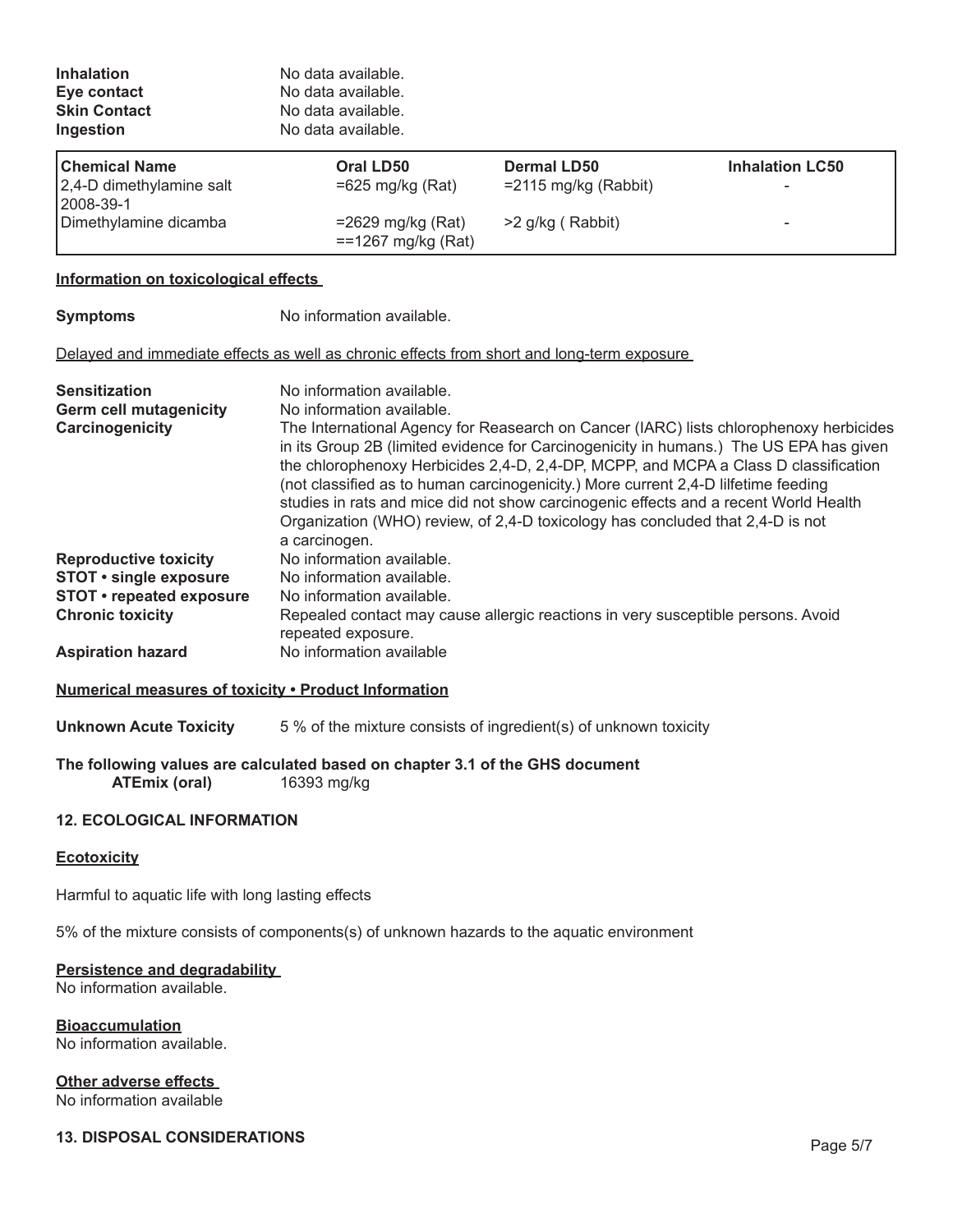# **Waste treatment methods**

| Disposal of wastes            | Disposal should be in accordance with applicable regional, national and local laws and<br>regulations. |
|-------------------------------|--------------------------------------------------------------------------------------------------------|
| <b>Contaminated packaging</b> | Do not reuse container, unless specified by the manufacturer.                                          |
| US EPA Waste Number           | See Section 2: Hazards not otherwise classified (HNOC)                                                 |

# **14. TRANSPORT INFORMATION**

# **DOT**

**Description** The following guidelines apply for domestic ground transport.

PESTICIDES, NOI, INCLUDING DEFOLIANTS, FUNGICIDES, HERBICIDES, OR<br>INSECTICIDES MMFC 155050-6 NMFC 155050-6

In our current available sizes, this product does not qualify as a Hazardous Material.

# **15. REGULATORY INFORMATION**

#### **U.S. EPA Label Information**

#### **EPA Pesticide Registration Numbe**r 2217-570-3829

#### **Federal Insecticide, Fungicide, Rodenticide Act Regulations**

This chemical is a pesticide product registered by the Environmental Protection Agency and is subject to certain labeling requirements under federal pesticide law. These requirements differ from the classification criteria and hazard information required for safety data sheets, and for workplace labels of non-pesticide chemicals. Following is the hazard information as required on the pesticide label:

#### **EPA Pesticide Label**

Caution. Keep out of the reach of children. Causes moderate eye irritation. Avoid contact with eyes or clothing. Wear long-sleeved shirt, long pants, socks, shoes and rubber gloves. Wash thoroughly with soap and water after handling and before eating, drinking, chewing gum, using tobacco or using the toilet

#### **International Inventories**

| <b>TSCA</b>          | Not Listed        |  |
|----------------------|-------------------|--|
| <b>DSL/NDSL</b>      | <b>Not Listed</b> |  |
| <b>EINECS/ELINCS</b> | Not Listed        |  |
| <b>ENCS</b>          | Not Listed        |  |
| <b>IECSC</b>         | Not Listed        |  |
| <b>KECI</b>          | Not Listed        |  |
| <b>PICCS</b>         | Not Listed        |  |
| <b>AICS</b>          | <b>Not Listed</b> |  |

**Legend:**

**TSCA** - United States Toxic Substances Control Act Section 8(b) Inventory

**DSL/NDSL** - Canadian Domestic Substances List/Non-Domestic Substances List

**EINECS/ELINCS** - European Inventory of Existing Chemical Substances/European List of Notified Chemical Substances **ENCS** - Japan Existing and New Chemical Substances

**IECSC** - China Inventory of Existing Chemical Substances

**KECL** - Korean Existing and Evaluated Chemical Substances

**PICCS** - Philippines Inventory of Chemicals and Chemical Substances

**AICS** - Australian Inventory of Chemical Substances

| <b>Chemical Name</b>      | DSL<br>TSCA | <b>NDSL</b> | <b>EINECS</b> | <b>ELINCS</b> | ENCS IECSC KECL PICCS AICS |  |  |
|---------------------------|-------------|-------------|---------------|---------------|----------------------------|--|--|
| 2.4-D. dlmelhylamine salt |             |             |               |               |                            |  |  |
| Dimethylamine dicamba     |             |             |               |               |                            |  |  |

# **US Federal Regulations** Page 6/7